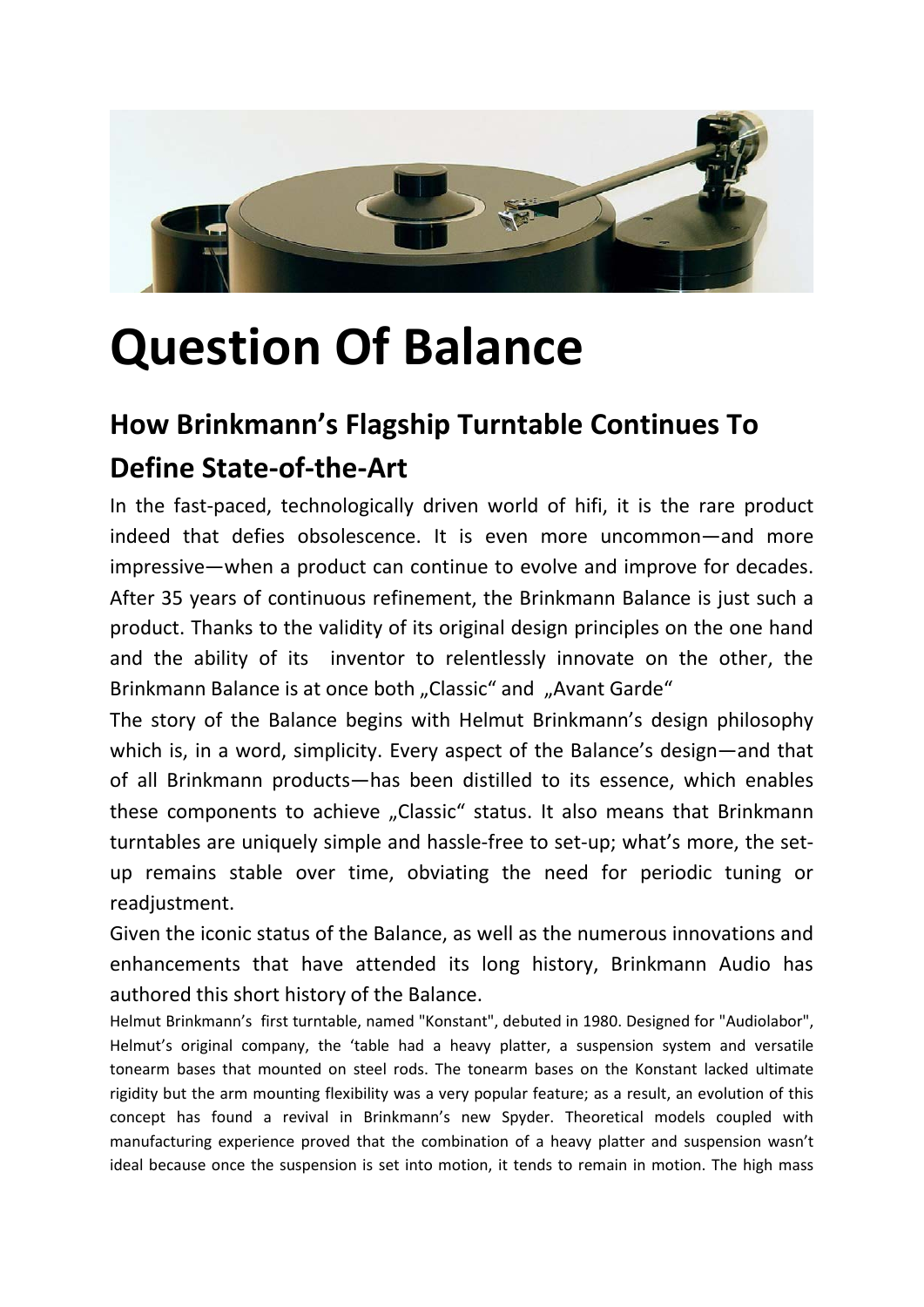platter was considered essential because it gave volume, weight and energy to the sound, so a "Suspension-less" solution was required.

The heavy platter also made it essential to have a high precision, close-tolerance bearing to reduce "Platter Rocking" defined as any extraneous, i.e., non-rotational, motion of the platter. The need for ultra-precision tolerances inspired Helmut to develop the Heated Bearing because materials like steel and aluminum expand or shrink with changes in temperature. Due to friction-induced heat, traditional (i.e., non-heated) bearings expand as the platter spins; therefore, tolerances must be a compromise between initial and operational bearing temperature. By comparison, heating the bearing allows for optimal tolerances since the bearing temperature doesn't fluctuate and tolerances remain constant over the life of the turntable. Thanks to the Heated Bearing design pioneered by Brinkmann, the Balance achieves its best sound quality from the moment of turn-on: a "First" in turntable design!



Two other features developed for with the Konstant and retained for the original Balance were the glass platter mat and the clamping system. The first Konstant TTs had an acrylic mat which scratched easily, expanded and contracted with temperature and therefore compromised the intimate connection between platter and record; additionally, compared to crystal glass, acrylic sounded less open. Helmut experimented with a rubber mat suction system to enhance the connection between platter and LP, but the rubber collected dust, was almost impossible to keep clean and consequently damaged the LPs over time. Glass solved the problems inherent to both the acrylic and rubber employed in the Konstant.

Brinkmann's Clamping System, comprised of a spacer and record clamp, provides excellent contact between platter and LP, and ensures the LP doesn't slow down when the cartridge hits heavily modulated grooves. The tension in the LP that is created by the spacer raising the LP in the middle and the clamp forcing it down transmits sound faster, like a tight guitar string transmits sound faster than a loose string.

The first few Balance Turntables were shipped in 1985. This early production did not utilize threaded spikes; as a result, the underside of the chassis made full contact with the surface upon which it was placed. This was a workable solution for some systems, but not ideal for all. Spikes were added in 1987 because they function as a focused and fast resonance discharge point, providing unidirectional energy drainage sometimes called a "Mechanical Diode." The recommendation that provides the best results in most systems is to have the spikes barely extended (i.e., as close to the chassis as possible) so that the chassis is barely lifted above its mounting surface. (When the chassis has full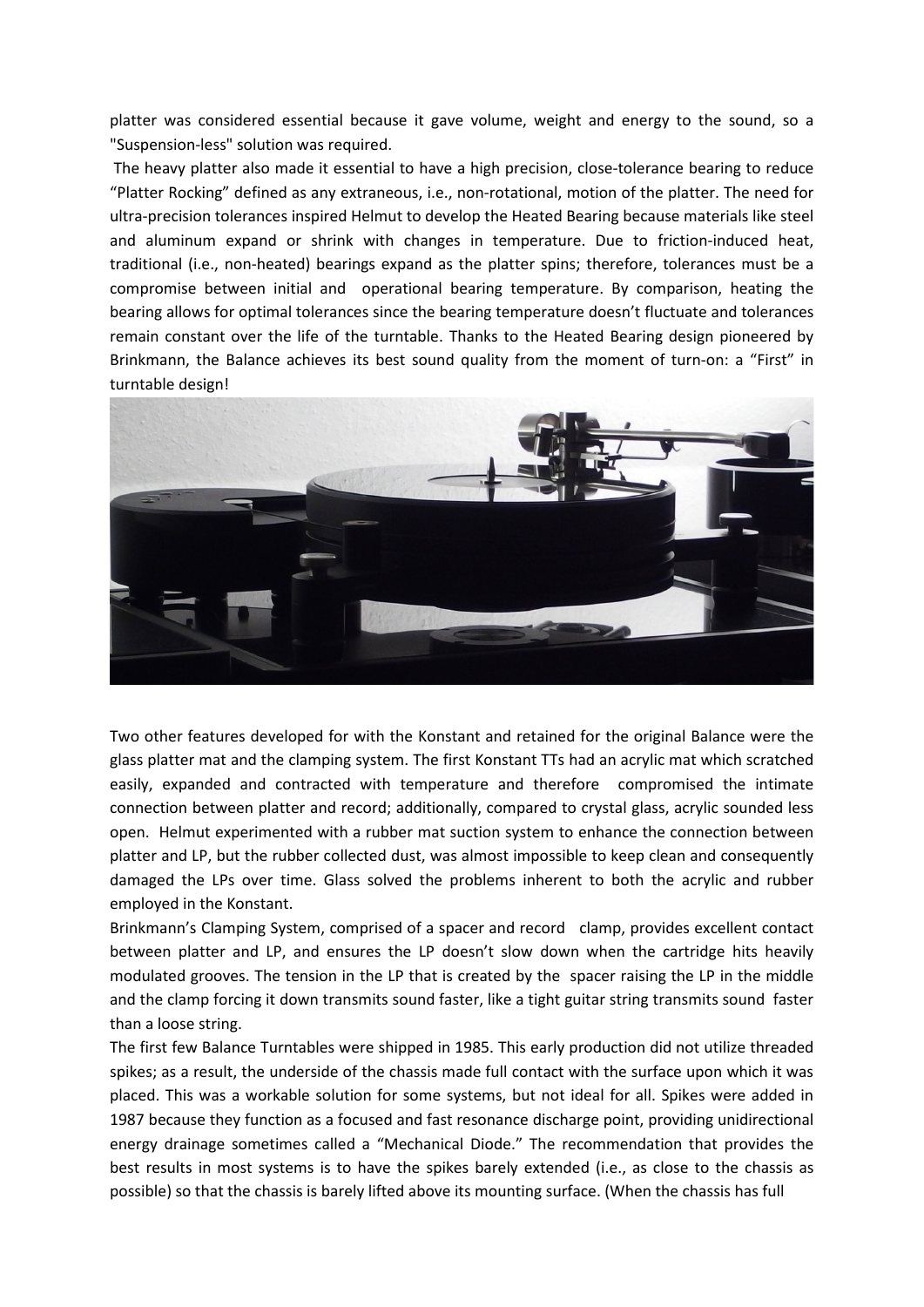contact and the spikes don't touch the surface, the sound might be less dynamic in some systems…experimentation is recommended!)

The first iteration of the Balance had a simple "Wall Wart" Power Supply Unit (PSU) that connected to the motor housing. In 1987, the addition of the bearing heater required more power and a standalone PSU. The development of this outboard power supply demonstrated what Helmut Brinkmann already knew from designing amplifiers, parts like capacitors, for example, could have a dramatic influence on the sound. Consequently, the drive circuitry and PSU underwent a series of changes and updates over time. This fascination with power supply design also led to the creation of the RöNt Tubed Power Supply in 1993. A friend of Helmut's acquired a large quantity of East German (Russian)

army tubes and, Helmut decided to investigate how a PSU with tubes might sound. The result of Helmut's research was the RöNt, now in its second iteration, which further enhances the state-of-the-art performance of the Balance (…and all other Brinkmann turntables!) providing a richer, more musical sound.

In 2010, the Balance celebrated 25 years of series production. Brinkmann celebrated with a numbered, limited-edition 25th anniversary model which included a specially developed Isolation Base designed in conjunction with HRS (Harmonic Resolution Systems). This HRS M3X option is still available, as it provides the ultimate platform for the Balance.



When the Balance debuted in 1985, it used a "Pabst" brand motor, originally designed to drive capstans in open-reel tape machines. These motors are very durable and came from a time when German engineering was The World Standard. Over the years, Helmut improved and optimized the circuitry driving the Pabst motor until he had maximized its performance and, by the time Brinkmann ran out of stock a few years ago, the synergy between motor and circuitry was perfect. With supplies dwindling, however, Helmut used the opportunity to create his own, bespoke motor specifically designed to elevate the Balance to an even higher performance level.

Obviously, the new motor had to improve upon the Pabst's performance. By this time, Helmut had



developed his own direct drive motor (for use in Brinkmann's Bardo and Oasis Turntables) and acquired great expertise arranging magnets and coils for maximum speed stability with a minimum of control. Everything Helmut had learned went into the Sinus (Sine) motor, which debuted in 2012. At the same time, the drive circuitry underwent another series of revisions and enhancements to perfectly accommodate the new motor. Additionally, the TT bearing was housed in a synthetic POM casing because the resonant characteristics of the aluminum housing, which worked perfectly with the Pabst motor didn't compliment with the new motor and the change to synthetic imparted a remarkable cohesion to the sound.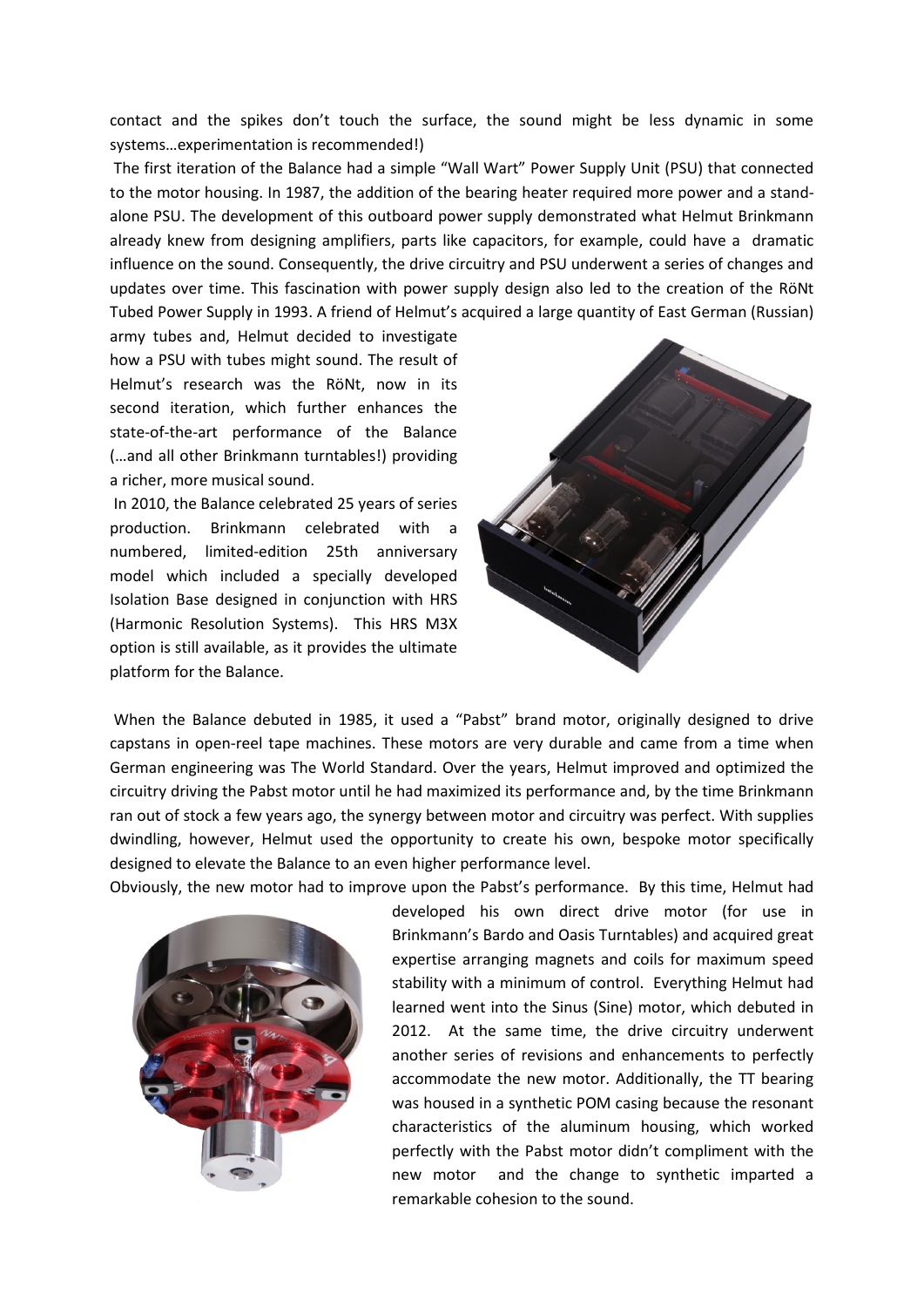Although a 2-arm version of the Balance had been offered in 1985, it only remained in production for a few years because it was impractical and difficult to produce. The motor and switch mounting which worked for the 1-arm Balance had to be modified for the 2-arm, with a connection through the chassis that caused the switch to be deployed on one side and the motor on the other. A new 2-arm version debuted in 2012. At the same time, an extended top plate for tonearm bases was added to allow maximum flexibility, enabling the Balance to accommodate most tonearms between 9" and 12" length.

After 35 years, the Balance has remained in continuous production because it's the "ideal" turntable. Rather than succumbing to

marketing pressures to change models, or altering aesthetics without improving performance, decades of experience, experimentation, obsessive attention to detail and painstaking prototyping work have led to a state of "Perfect Balance". The original Balance TT was less compatible with some tonearms, sounded very dynamic though sometimes a little rough. With each improvement, the sound has become demonstrably more refined without losing the dynamic force or "slam" for which the Balance has always been renowned and the 'Table has become more versatile.

Although the outward appearance of the Balance has remained stable over time, this history illustrates the numerous engineering improvements that, for 35 years, have kept Balance the undisputed leader in turntable performance.